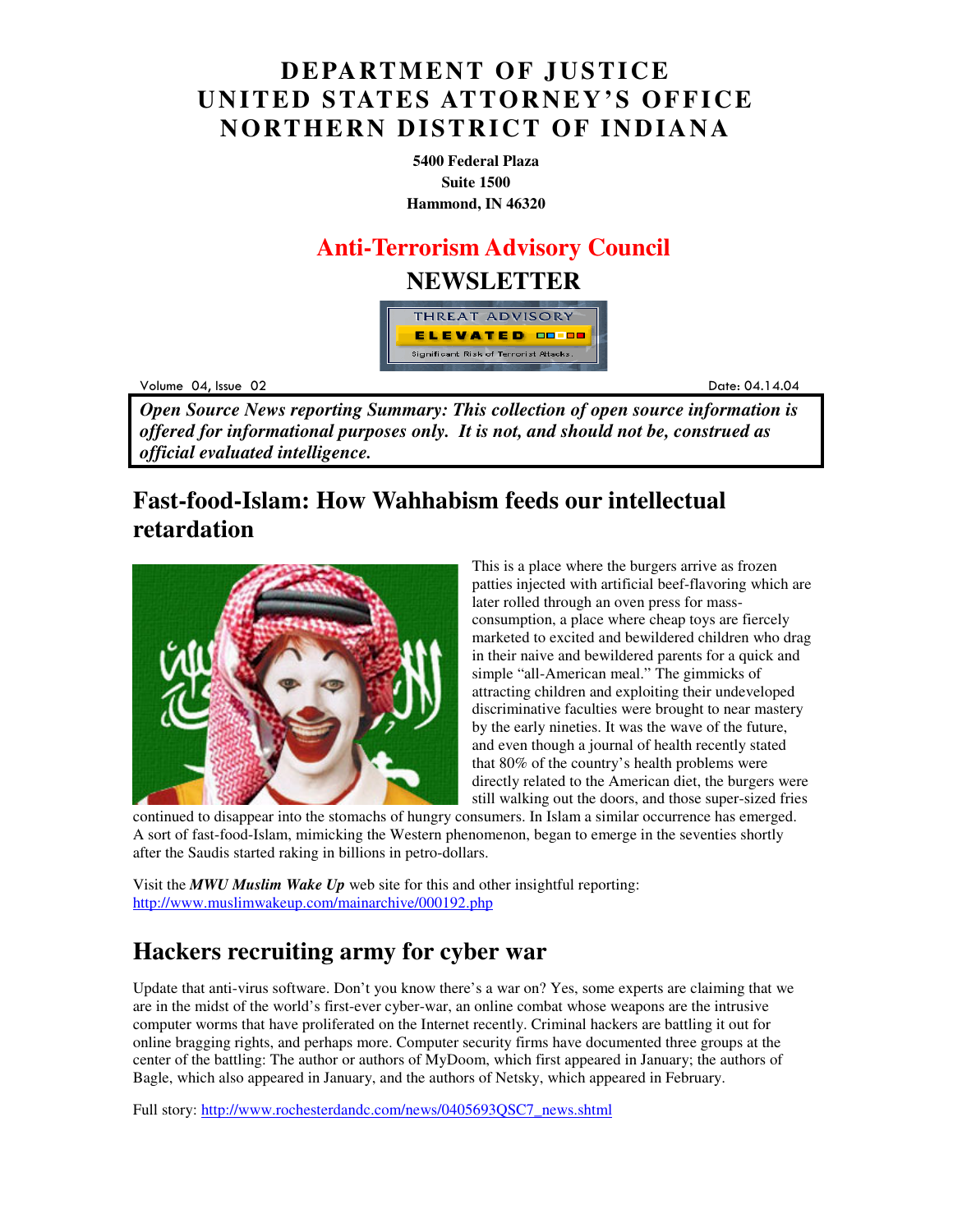# **Japanese targeted in Sawt Al-Jihad**

With the capture of three Japanese civilians in Iraq by a group calling itself the "Mujahideen Brigades", the thirteenth issue of al-Qaeda's online publication, Sawt Al-Jihad, takes on new relevance. In the following translation of one of the articles in the magazine, an individual calling himself Mohmmad Bin Ahmad Salem notifying the mujahideen of the Japanese military presence in Kuwait, and exhorting them to "Fight for God, and be mobilized for the Jihad, individually as well as in groups." The full translation of the article is below.

Full article: http://www.siteinstitute.org/exposing.asp?id=213

# **"Terror" groups cashing in on fake goods - Interpol**

World governments must tackle trade in counterfeit goods more aggressively amid mounting evidence that "terrorists" are benefiting from the proceeds, the head of Interpol said on Tuesday. Ronald Noble, secretary general of the international police body based in Lyon, France, told American and European legislators meeting in Dublin about the potential danger to the public from the trade in fake car parts. He gave as an example the interception in Beirut last year of counterfeit brake pads and shock absorbers valued at one million euros (\$1.2 million) and purportedly from a German car producer. "Subsequent enquiries revealed that profits from these consignments, had they not been intercepted, were destined for supporters of (Lebanese guerrilla group) Hizbollah," he said. "Linking the Hizbollah to counterfeit brake parts shows not only the link between terrorist financing and intellectual property but also how intellectual property crime is not a victimless crime -- the potential danger to the public...is too serious for governments and law enforcers to ignore."

#### Full story:

http://www.reuters.com/locales/newsArticle.jsp?type=businessNews&locale=en\_IN&storyID=4766763

### **Attack has police on high alert**

### *Firebombed school gets offers of help. Cops to patrol intensively for next few weeks around Jewish and Muslim schools, places of worship; tip line set up*

With Montrealers still reeling from the firebombing of a Jewish school in St. Laurent, police remained on high alert yesterday, the National Assembly unanimously condemned the attack as an anti-Semitic hate crime - and offers of help began coming in. One such offer was from a leading children's-book publisher. Shocked by the attack on the United Talmud Torahs school - whose library books and computers suffered heavy damage - the Toronto-based company offered to send new books.

Full story: http://www.canada.com/montreal/montrealgazette/story.asp?id=0FAA291E-6CD0-454A-831E-B0C54B9267A6

### **Vancouver a 'haven' for terrorism, says police chief**

Vancouver Police Chief Jamie Graham calls the city a "haven" for terrorist activity – and says he needs more money to fight terrorist threats. Graham raised the issue during an interview on a Vancouver radio station Wednesday, calling it a top priority for police here. And he also said if the public knew what police intelligence has uncovered, there would be a lot of sleepless nights.

Full story: http://vancouver.cbc.ca/regional/servlet/View?filename=bc\_graham20040407

## **President declares jihad against drugs**



At a press conference in Kabul on April 6, President Hamid Karzai called for a *jihad* (holy war) against the Afghanistan drug industry, which threatens Afghanistan's economy, agriculture and government. The government has begun eradication efforts in some southern provinces, where most of the country's opium poppies are grown. Opium poppy farmers are protesting the government initiative to eradicate their crops.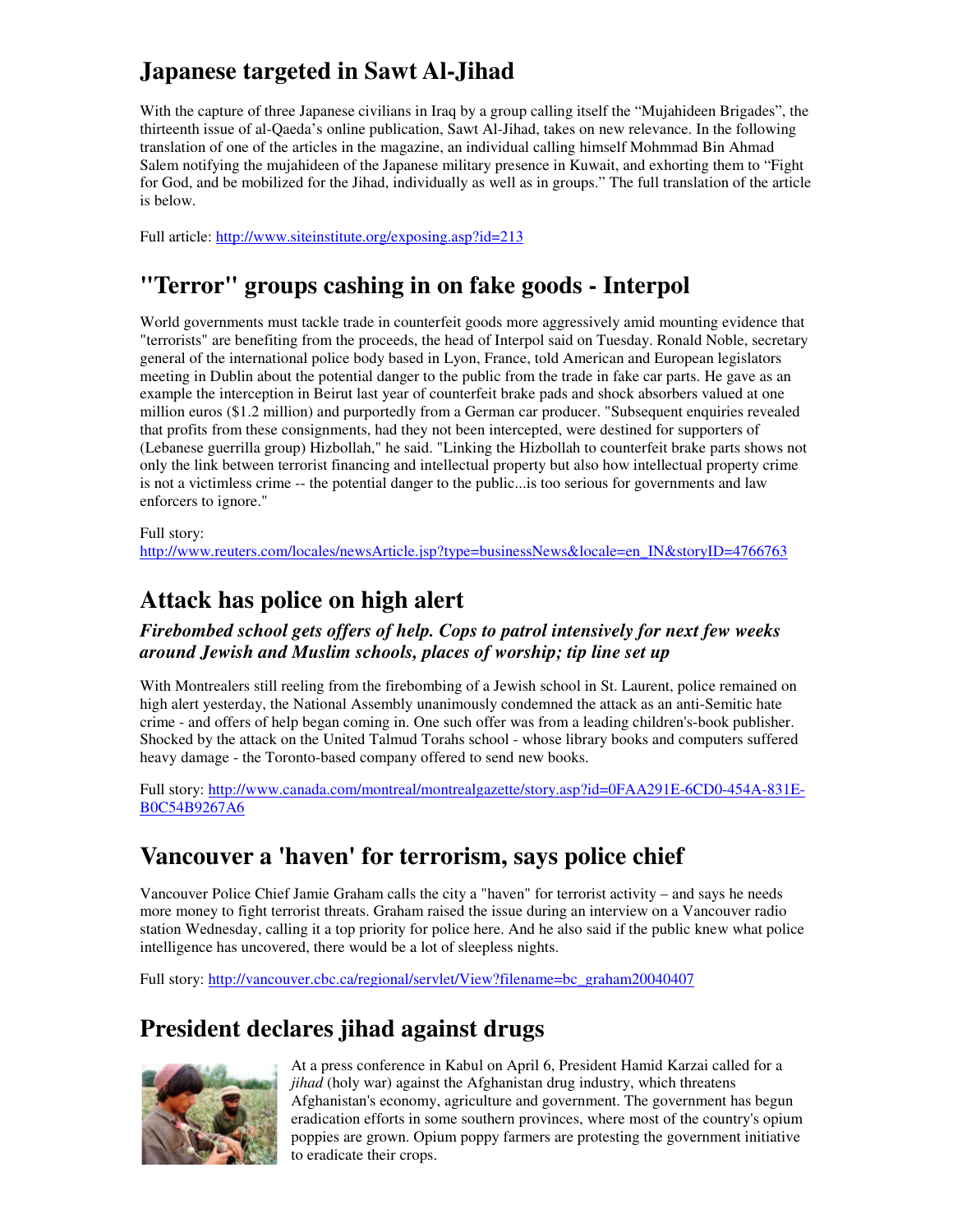### *COMMENT:*

Afghanistan, the world's biggest producer of opiates, supplies the opium base for heroin to several countries. According to the U.N. Office on Drugs and Crime, the poppy crop last year generated about USD 2.5 billion for Afghan farmers and drug traffickers.

Related reporting: http://www.poppiesinternational.com/opium\_poppy/opium\_poppy.html

### **Man wanted in US on gun charges back in custody after release**



A participant in a 1990 coup attempt in Trinidad who is wanted in the United States on charges of running guns from Florida was taken back into custody after he was briefly released from jail Wednesday, officials said. About 15 police and soldiers blocked the street while waiting for Clive Lancelot Small, 69, to be released from the Port-of-Spain Prison in the capital. Immediately after he walked out, police led him to a waiting car as members of the black Muslim group that attempted the coup chanted "God is Great!" in Arabic. It was not clear when he would appear in court.

Full story: http://www.bradenton.com/mld/bradenton/news/8379529.htm *See also ATAC Newsletter dated 3/10/04 US General talks of Latin America, Caribbean terror threat. And ATAC Newsletter dated 4/7/04 Colombian arrested in deal to buy arms.*

### **Spain shopping mall was terror target**

Suspected terrorists who blew themselves up last weekend as police moved in to arrest them over the March 11 bombings had been plotting an attack on a shopping center outside Madrid , a newspaper reported Thursday. Police searching the apartment found maps of Parquesur, a retail and leisure complex, at least two backpacks and a belt, all packed with dynamite and wired to detonators, El Mundo said, quoting police. Interior Ministry officials were not available to comment on the report. A court official said Wednesday that the suspects had planned another major attack in Madrid, possibly during this week's Easter celebrations, but did not give more details.

Full story: http://www.foxnews.com/story/0,2933,116518,00.html



The Parquesur Hotel is located in Leganes just 10km south of the Madrid City Centre, Leganes in the centre of the Southern Industrial Area of Madrid. This hotel is integrated in the Parquesur Shopping Mall where you can find the largest Department Store in Spain, El Corte Ingles, as well as every type of shop you can imagine.



## **Justice, FBI seek easier Internet wiretaps, at customers' expense**

The Justice Department wants to significantly expand the government's ability to monitor online traffic, proposing that providers of high-speed Internet service should be forced to grant easier access for FBI wiretaps and other electronic surveillance, according to documents and government officials. Law enforcement agencies have been increasingly concerned that fast-growing telephone service over the Internet could be a way for terrorists and criminals to evade surveillance.

Full story: http://www.detnews.com/2004/technology/0403/13/politics-90769.htm